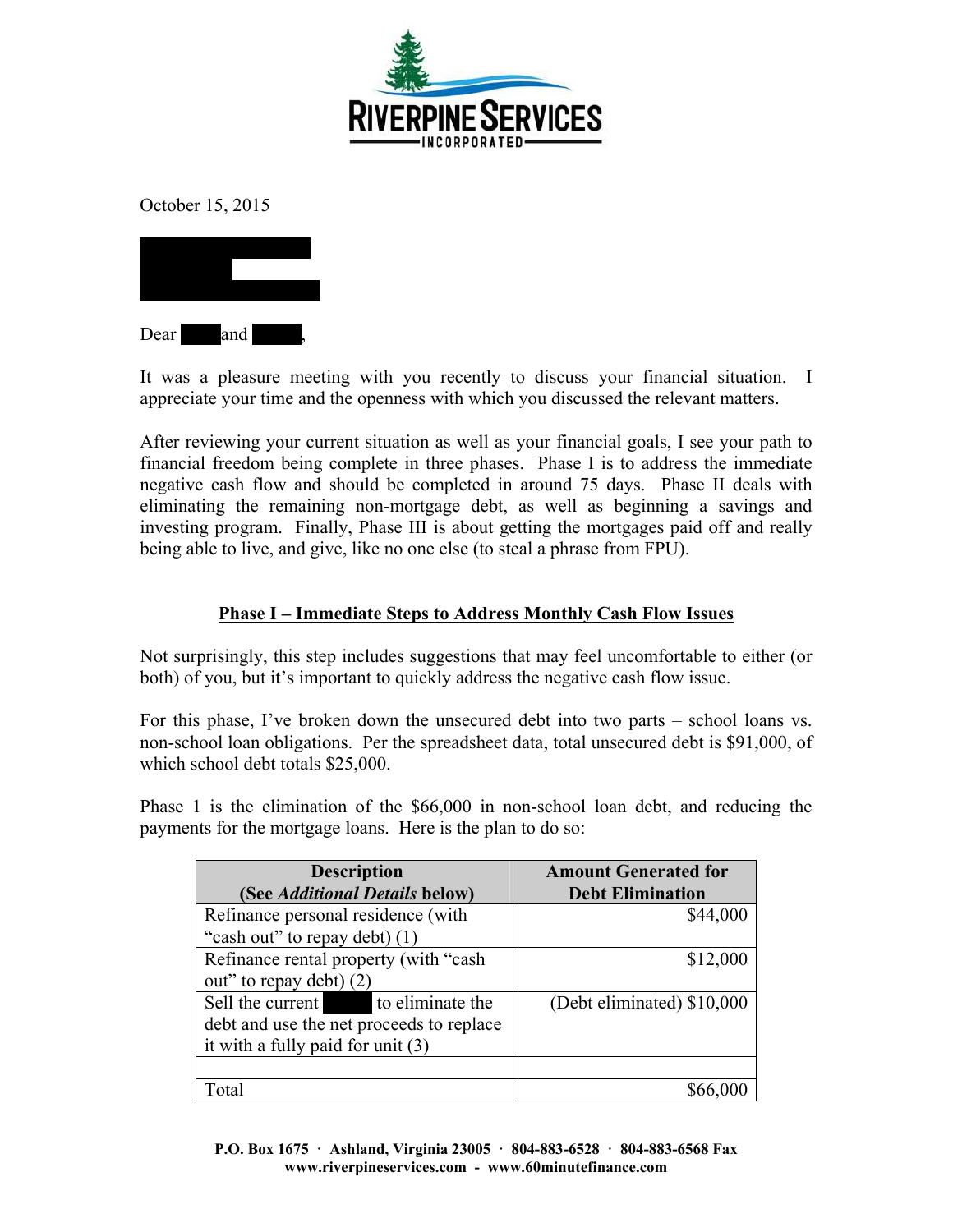October 15, 2015 Page 2

### *Additional details:*

- (1) Refinance personal residence:
	- 30 year, fixed rate loan
	- $\bullet$  80/20 loan to appraised value new loan balance of around \$158,400 (old balance is \$114,315).
	- Interest rate should be around 4.25% based on current marketing conditions, credit score of mid-700's or above, and documented (via tax returns) income for the last two years
	- Monthly payment on the primary residence will go from the current \$2,018 per month to \$1,103 (\$803 plus your escrow payment of \$300).
	- The unsecured creditors will be paid off by the closing agent. They will require that the credit card accounts be closed, which I'd recommend, too.
- (2) Refinance rental property:
	- 30 year, fixed rate loan
	- 70/30 loan to appraised value new loan balance of around \$70,600 (old balance is \$50,000).
	- Interest rate should be around 4.75% based on current marketing conditions, credit score of mid-700's or above, and documented (via tax returns) income for the last two years
	- Monthly payment on primary residence will go from the current \$670 per month to \$370.
	- The unsecured creditors will be paid off by the closing agent. They will require that the credit card accounts be closed, which I'd recommend, too.

(3) Instead of selling the  $\blacksquare$ , another option would be to use \$6,000 of the cash on hand, and increase the primary mortgage loan by an additional \$4,000 to raise the  $$10,000$  needed to pay off the current loan. However, I prefer selling the instead as doing so maintains more liquid cash and a lower mortgage balance and payment. Later a more expensive can purchased with cash.

#### **To review the results of these steps:**

- A. Your unsecured debt is reduced from \$91,000 to \$25,000.
- B. Your minimum payments on your unsecured debt goes from \$1,800 per month to only \$180 (the two student loans) – *a monthly savings of \$1,620 per month*.
- C. While the amount owed on your mortgages increases from \$165,000 to \$229,000, your payment drops from \$2,680 per month to only \$1,473 – *a monthly savings of \$1,207.*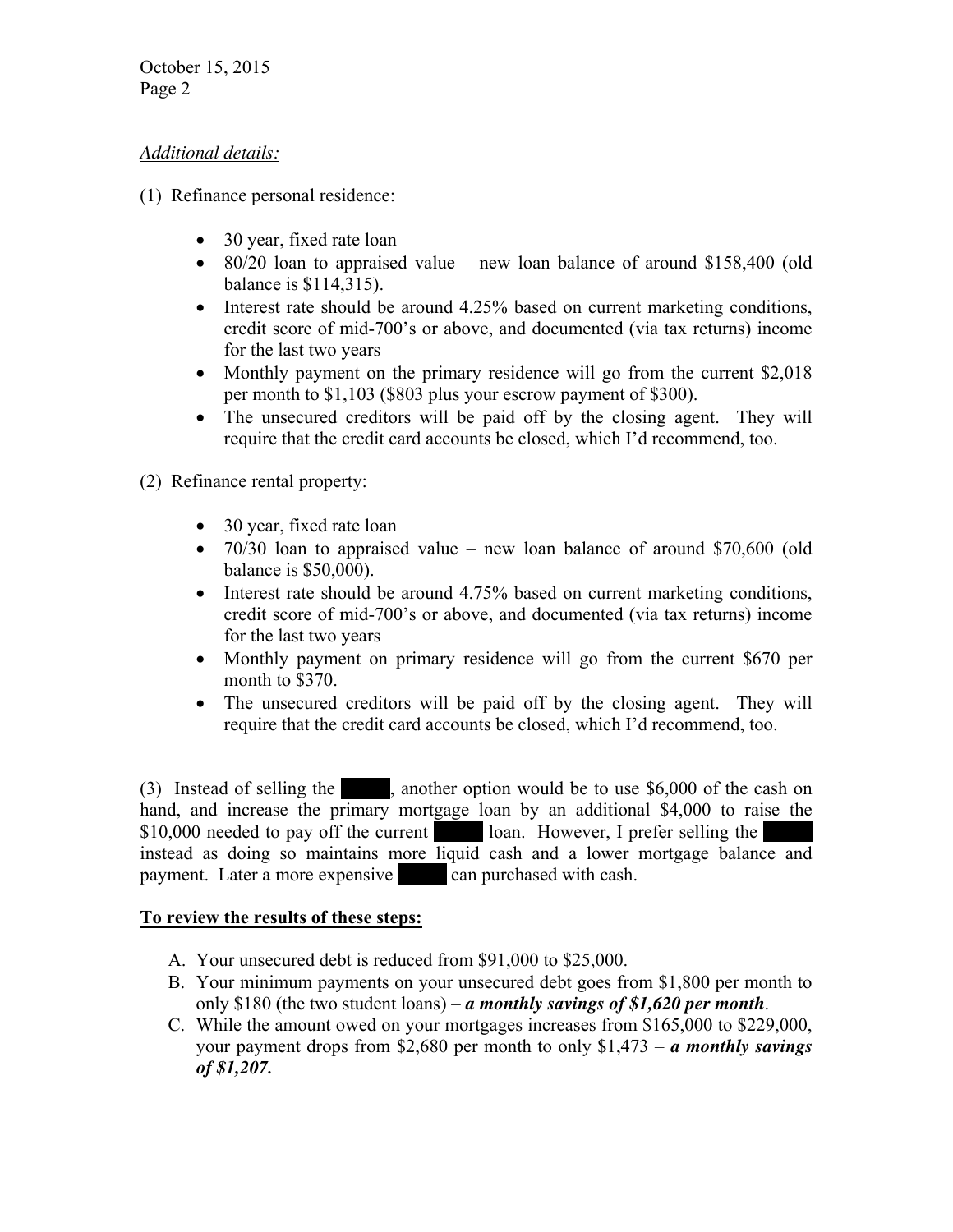- D. The total reduction in your monthly payments (B and C above) is approximately \$2,800.
- E. Some of your current mortgage debt is subject to periodic rate adjustments, which exposes you (not the lender) to potential interest rate risk. The interest rates on the newly refinanced mortgages are fixed for the entire term of the loan, so that risk is transferred to the lender.
- F. No additional withdrawals from your  $401(k)$  plan would be required each month, allowing those funds to continue to grow tax deferred.

Phase I should flip your monthly negative cash flow to a positive amount instead. From here you are ready to move to Phase II……

# **Phase II – Pay Off Remaining Unsecured Debt, Build Cash Reserves and Begin Long-Term Saving**

With the positive monthly cash flow generated from Phase I, I recommend the following:

A. Increase your giving to your church to a full tithe of 10% of your monthly income  $-$  around \$200 more per month depending on  $\blacksquare$  's job situation. As the Bible states in Malachi 3:10: "*Bring the whole tithe into the storehouse, that there may be food in my house. Test me in this," says the LORD Almighty, "and see if I will not throw open the floodgates of heaven and pour out so much blessing that there will not be room enough to store it.*" This is the only reference in the Bible where He explicitly instructs us to test Him.

This is an area of personal financial planning/spending that is truly counterintuitive: to increase your wealth, spend more money! I can't explain it mathematically, but I've seen so many instances where God delivered on this promise. Please strongly consider increasing your tithe and then watch as God will *throw open the floodgates of heaven!* Of course, be sure to do this with a spirit of love for the Lord, appreciation for what He has given you, and your desire to be obedient to Him, not with a selfish heart seeking financial gain.

- B. Use the remaining positive cash flow (after Step A above) to make additional principal payments against the two remaining student loans (estimated to be around \$1,500 extra paid to them each month). These debts should be eliminated in approximately 16 months (perhaps even shorter depending on  $\gamma$ 's employment status).
- C. Do **not** make extra principal payments to the mortgages at this time.
- D. Once the student loans are paid in full (Step B above), use the funds previously dedicated to the student loans to build your emergency cash balance from the current \$7,000 to the \$25,000 - \$30,000 range. These funds should be in a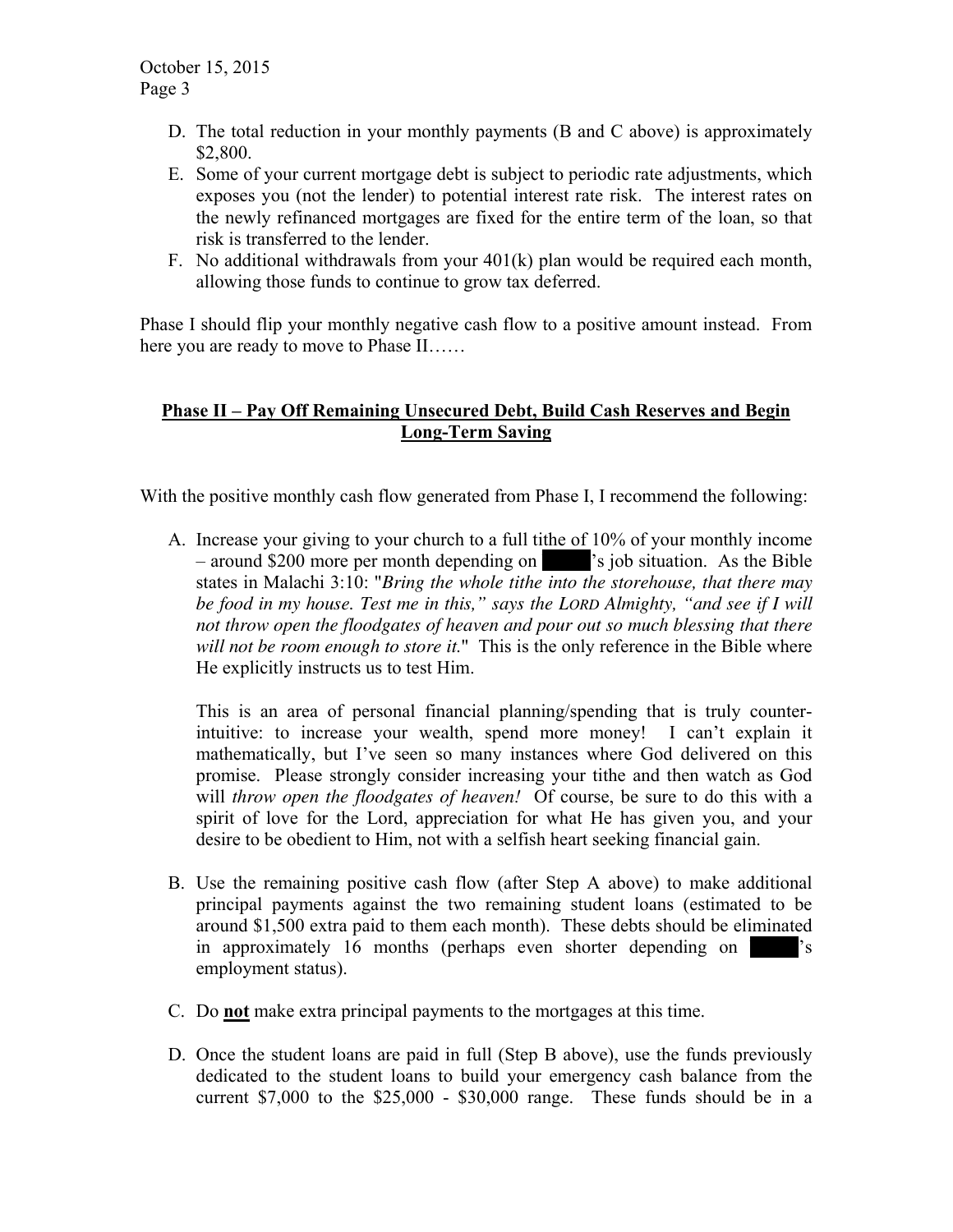savings account linked to  $-$  but separate from  $-$  your checking account. I use CIT (www.bankoncit.com) for my emergency fund and have been pleased with my experience. They also pay a higher rate of interest than most local banks and are FDIC insured.

Remember these funds are not an investment – they are "*insurance*" to be used only for *true emergencies*. If funds are used from this account, other savings and investments should cease until they are replaced from monthly cash flow.

- E. Once your emergency fund is fully funded (again, I would recommend \$25,000 to \$30,000), you could then consider any *modest* (perhaps \$5,000) home improvement projects that had been deferred pending the repayment of unsecured debt. Additional funds for car replacement or other capital projects should be saved here. *Please keep these amounts modest* as long term savings has not yet started, nor have the mortgages been repaid in full (Phase III).
- F. Once Step E is complete, I'd recommend beginning to save 15% of your income toward long-term needs. If you have earned income, a Roth IRA is a great investment vehicle for tax-FREE growth. As a custodian I recommend Vanguard (www.vanguard.com) as they offer a wide-range of low-cost index funds. We have not discussed investment strategies, but I'd be happy to do so in the future. To better understand my investing recommendations, please review the various investing posts on my blog: www.60minutefinance.com .

# **Phase III – Pay Off The Mortgages**

Phase III is quite simple. After you have increased your tithe, paid off all unsecured debt, built up your emergency fund, begun long term savings, and saved for any modest special projects and sinking funds, direct your positive cash flow toward paying off your mortgage early.

There is a debate about whether at these low interest rates it makes sense to pay off your mortgage early. I am firmly of the opinion that being debt-free (in other words, no longer a slave to the lender) is a key step on the road to true financial freedom. While investing the funds could *theoretically* return more than the interest cost, you eliminate the risk of investment losses if the funds are used to retire the mortgages instead. Begin with the mortgage on your personal residence and repay the loan on the rental property second.

## **Other Items for Consideration**

Listed below are a few other items for your consideration:

 Adopt and commit to a monthly spending plan, prepared before the month begins, that allocates every dollar of income. Understand that it will take time to perfect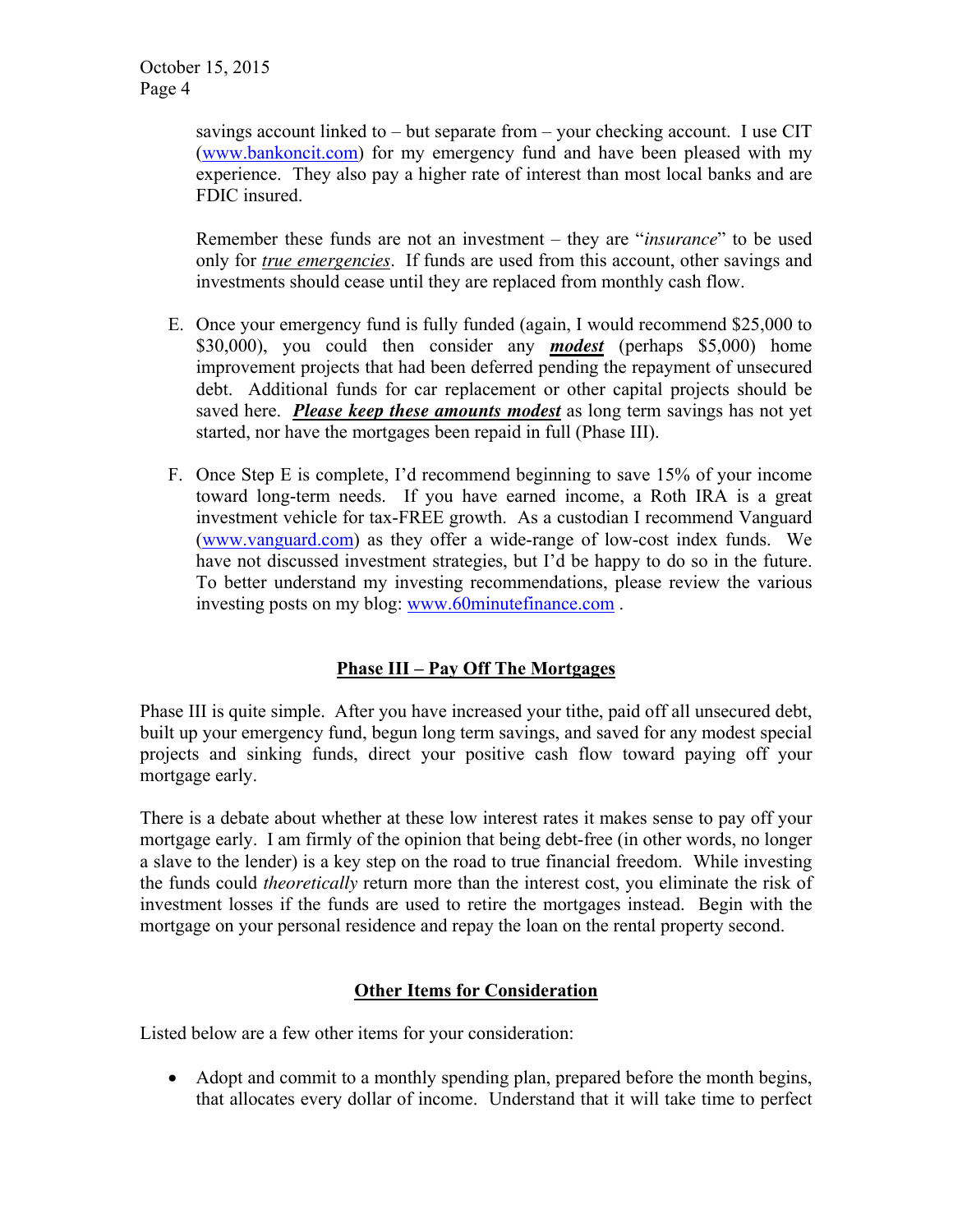the process. Utilize the cash envelopes for categories that are easily overspent for most couples: groceries, eating out, entertainment, and clothes at a minimum – add other categories as you see the need. Keep the lines of communication open and work together on the budget each month. It is fine for one person to prepare the budget, but the other spouse must take an active interest in reviewing and making changes to the spending plan. Even after all three phases are complete, continue to prepare your monthly budget.

- You should commit to not using debt in the future (other than for the mortgage refinance described above). I understand the use of credit cards as a payment convenience, but even if the full balance is paid each month, it's very easy to overspend when we use credit. Thus the reason to use the envelopes discussed above for the categories that overspending is the easiest. At a minimum, try to use envelopes for a few months and test whether you spend less when using them. So far I've never seen someone who didn't realize a savings by using envelopes for certain expenses.
- Overall your discretionary spending seems reasonable. However if reductions for a period of time can be found, even small ones, plan to do so. For example, reductions in groceries, eating out, and perhaps lower cost cell phones/Internet access are possible. I know the amounts provided on your budget forms were just estimates, but if they are somewhat accurate, they would be prime candidates for reductions.

While individually these costs are not necessarily material, in total they will make a difference in the speed with which the debt can be paid off. After a period of time of serious debt elimination, some of these reductions can be slowly reversed.

- Should your income increase during Phase I or II above, please dedicate the vast majority of the increase to the step on which you are currently working. *Don't allow your spending to increase dramatically until Phase II is complete*. It's much better to continue to live as modestly as possible to complete the steps in a timely manner.
- We didn't specifically address this in our meeting, but I'd recommend implementing important personal documents such as wills, living wills, POA's, etc., if they don't already exist. Obviously it's better for you to make such decisions instead of the court system. The probate process (and cost) can be greatly reduced with a properly designed estate plan.
- The  $401(k)$  investments are invested very aggressively. While this may fit within your risk *tolerance*, as you age your *capacity* to handle such risk will most likely diminish. I would recommend reviewing your investment allocation looking for lower cost, lower risk, and better diversification. I'd be happy to share some recommendations about investing strategies to minimize risks and costs. Let me know if you'd like to discuss this later.